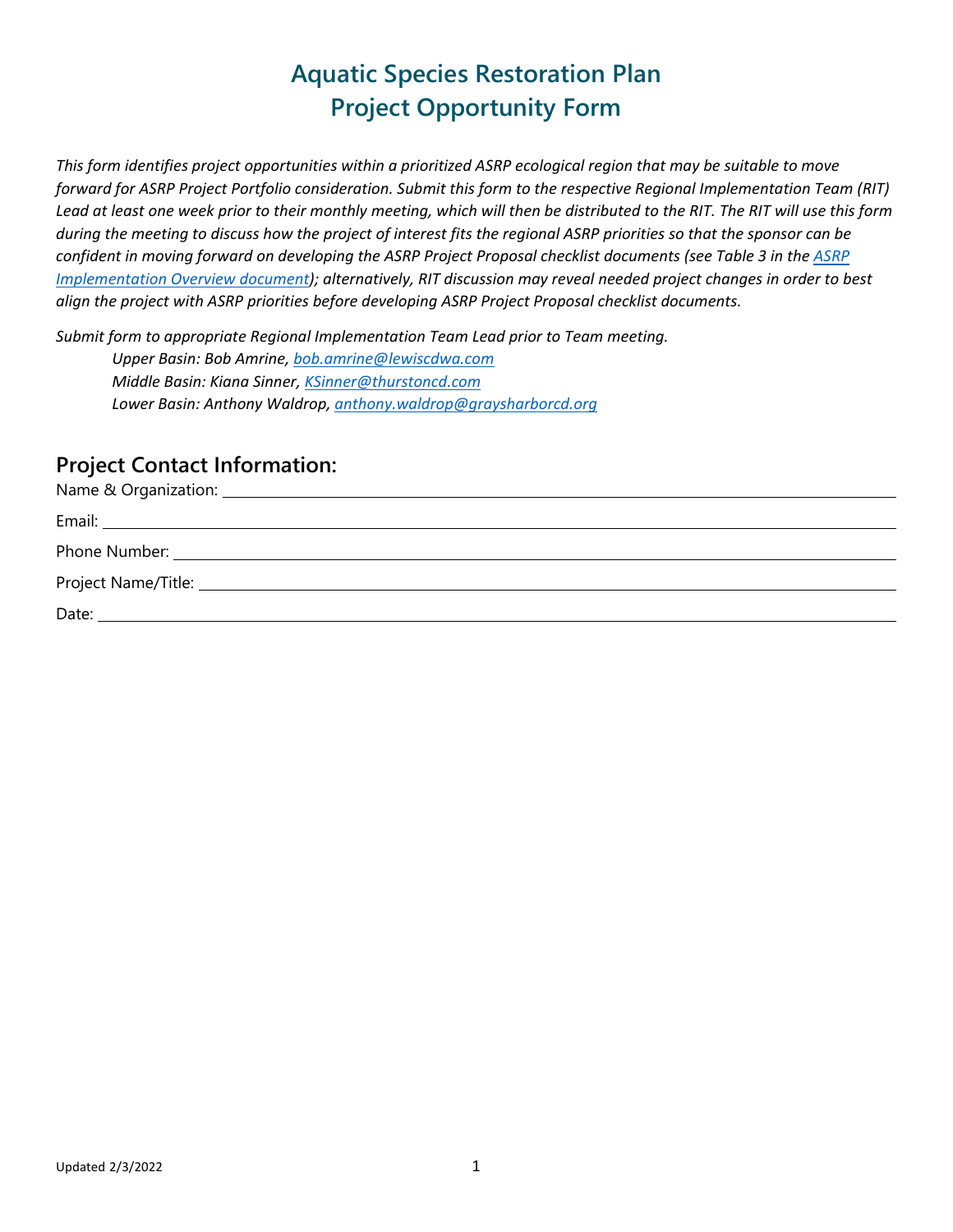# **Project Location:**

Near-Term Priority Geospatial Unit(s) (More than one GSU can be selected by using CTRL while selecting.):

Middle Humptulips MS GSU Lower Satsop MS GSU Lower EF Satsop MS GSU Decker GSU Bingham GSU Dry Run GSU Upper EF Satsop MS GSU Middle Wynoochee MS GSU Middle Wynoochee Tribs GSU Cloquallum GSU Scatter GSU Beaver GSU Lower Skookumchuck MS GSU Lower Newaukum MS GSU SF Newaukum MS GSU NF Newaukum MS GSU Elk Cr GSU Chehalis Abv Crim MS GSU Chehalis RB Falls to Crim MS GSU EF Chehalis MS GSU WF Chehalis MS GSU Crim GSU Big (Willapa Hills) GSU Rock GSU Roger GSU Alder GSU Mack GSU Stowe GSU Willapa Hills Tribs GSU Stillman GSU Lower SF Chehalis MS GSU Upper SF Chehalis MS GSU Tidal Zone GSU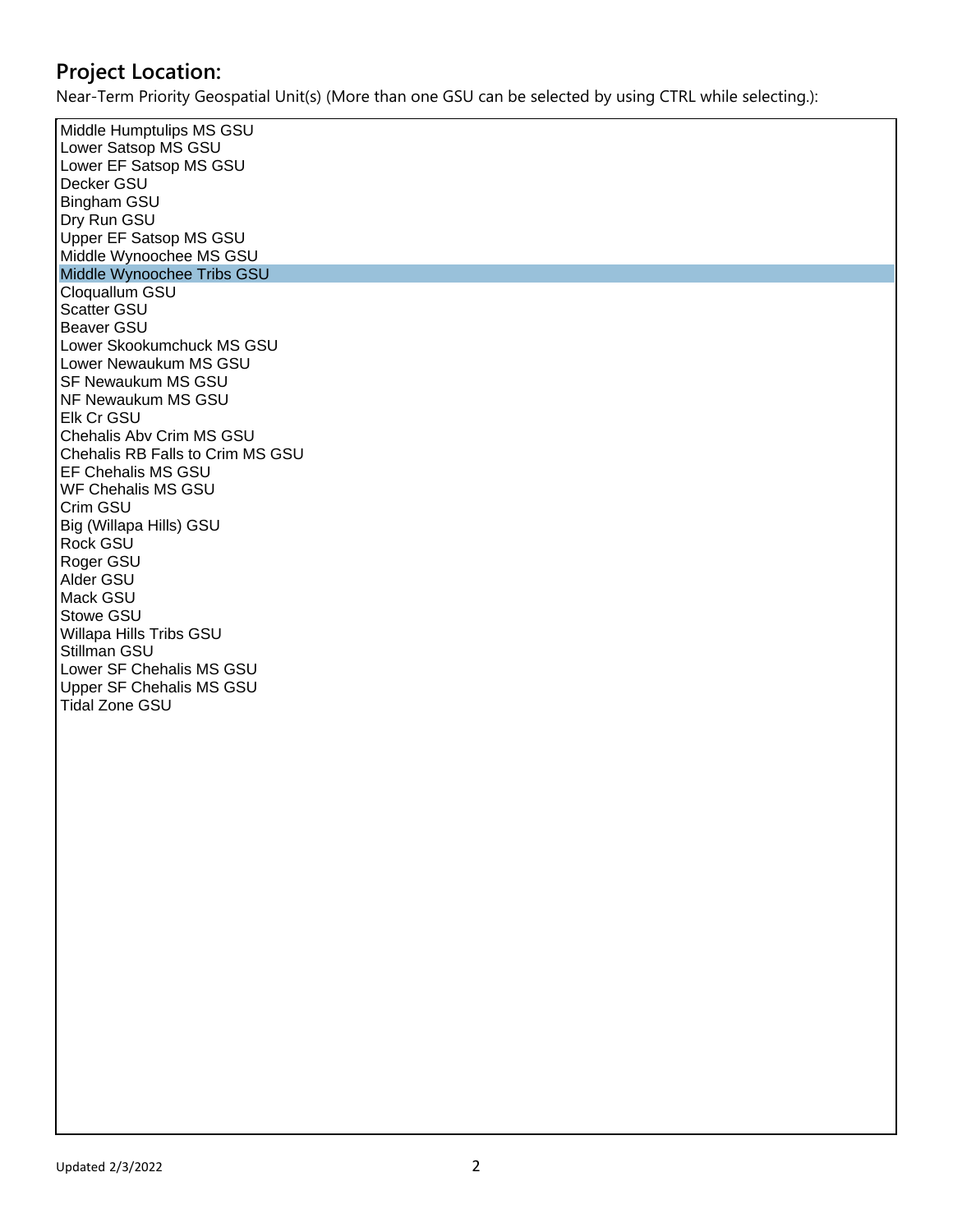Other Geospatial Unit(s) (More than one GSU can be selected by using CTRL while selecting.):

Lower Humptulips MS GSU EF Humptulips MS GSU WF Humptulips MS GSU Big (Hump) GSU Stevens GSU Upper Wishkah MS GSU EF Wishkah MS GSU WF Wishkah MS GSU Lower Wishkah MS GSU EF Hoquiam MS GSU Elk R GSU Johns GSU Lower MF Satsop MS GSU Lower WF Satsop MS GSU Upper WF Satsop MS GSU Upper MF Satsop MS GSU Lower WF Satsop Tribs GSU Upper MF Satsop Tribs GSU Upper WF Satsop Tribs GSU Upper EF Satsop Tribs GSU Lower Wynoochee MS GSU Canyon R GSU Lower Wynoochee Tribs GSU (Wedekind, Mooney Creeks) Black (Wyn) GSU Shaffer GSU Mox Chehalis GSU Porter GSU Cedar GSU Lower Black MS GSU Upper Black MS GSU Lower Black Tribs GSU (Mima Creek) Dempsey GSU Waddell GSU Lincoln GSU Bunker GSU Garrard GSU Rock (CL) GSU Delzene GSU Independence GSU Hanaford GSU Skookumchuck Tribs GSU (Johnson and Thompson Creeks) SF Newaukum Tribs GSU Stearns GSU Lake GSU Thrash GSU Middle Chehalis: SF to Rainbow Falls GSU Middle Chehalis: Newaukum to SF GSU Middle Chehalis: Skook to Newaukum GSU Lower Chehalis: Satsop to Porter GSU Lower Chehalis: Porter to Black GSU Lower Chehalis: Black to Skook GSU Grays Harbor Shoreline GSU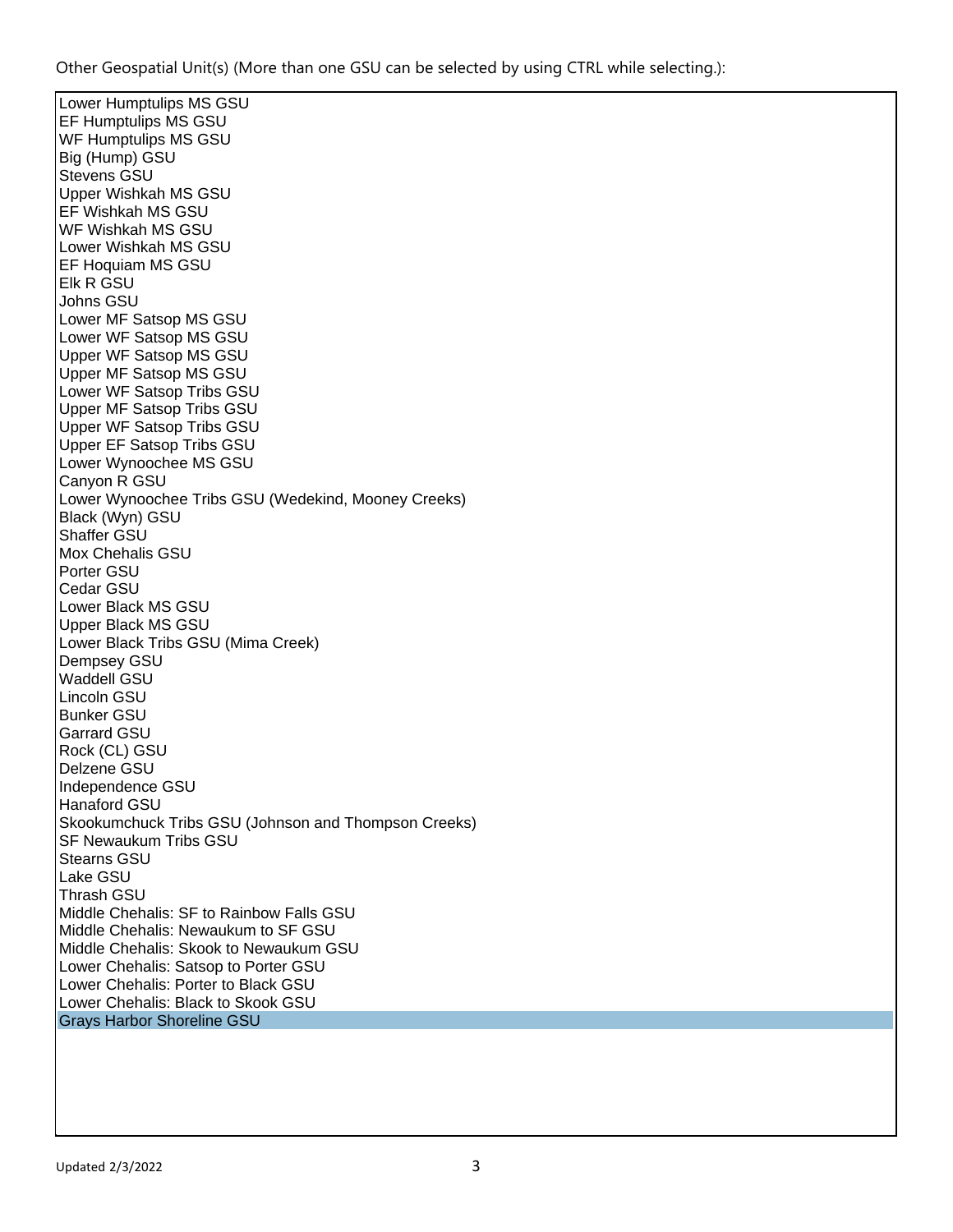Describe project footprint within GSU and why identified as a priority location for project implementation. Provide latitude/longitude in decimal degrees:

# **Project Development**

Briefly describe any project development (ASRP or not) efforts that contributed to this project opportunity:

#### **Proposed Timeline**

Describe expected timeline to design and construct project:

# **Proposed Budget**

Describe expected budget range for the project and, if available, the breakdown by project phase (design, construction, etc.):

## **Types of project actions sought for implementation:**

Describe identified project actions for implementation (More than one GSU can be selected by using CTRL while selecting.):

Place Large Wood Remove Fish Barriers Reconnect/Restore Floodplain Riparian Restoration Beaver Ponds/BDAs Wetland Restoration Streamflow Improvements